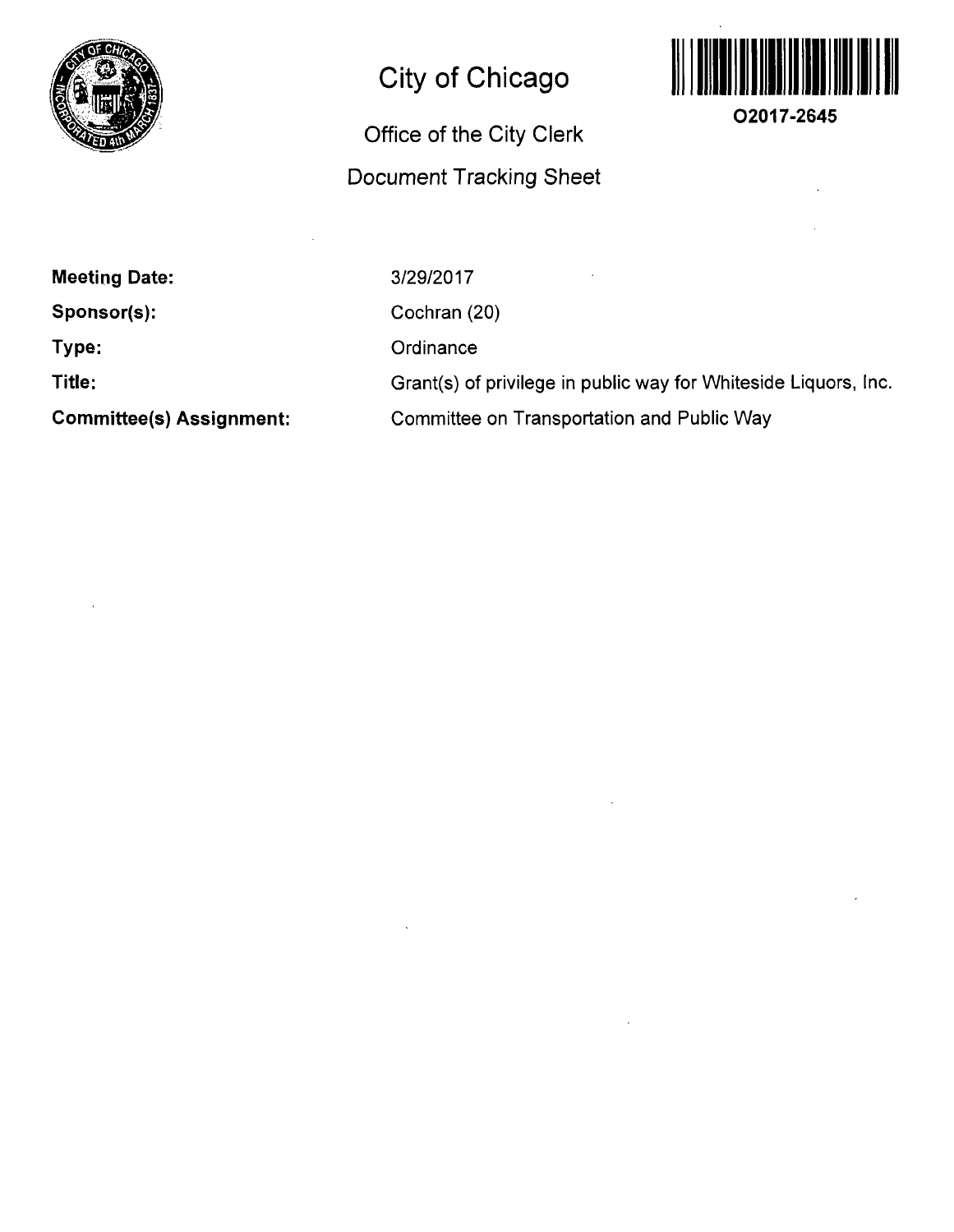**ORDINANCE** WHITESIDE LIQUORS, INC. Acct. No. 63319-2 Permit No. 1126667

 $\left($ 

## Be It Ordained by the City Council of the City of Chicago:

SECTION 1. Permission and authority are hereby given and granted to WHITESIDE LIQUORS, INC., upon the terms and subject to the conditions of this ordinance to maintain and use one (1) sign(s) projecting over the public right-of-way attached to its premises known as 425 E. 63rd St..

Said sign structure(s) measures as follows; along E. 63RD ST.: One (1) at ten (10) feet in length, five (5) feet in height and thirteen (13) feet above grade level.

The location of said privilege shall be as shown on prints kept on file with the Department of Business Affairs and Consumer Protection and the Office of the City Clerk.

Said privilege shall be constructed in accordance with plans and specifications approved by the Department of Transportation (Division of Project Development) and Zoning Department - Signs.

This grant of privilege in the public way shall be subject to the provisions of Section 10-28-015 and all other required provisions of the Municipal Code of Chicago.

The grantee shall pay to the City of Chicago as compensation for the privilege #1126667 herein granted the sum of three hundred (\$300.00) per annum in advance.

A 25% penalty will be added for payments received after due date.

The permit holder agrees to hold the City of Chicago harmless for any damage, relocation or replacement costs associated with damage, relocation or removal of private property caused bythe City performing work in the public way.

Authority herein given and granted for a period of five (5) years from and after 03/14/2017.

Alderman^

Willie Cochran 20<sup>th</sup> Ward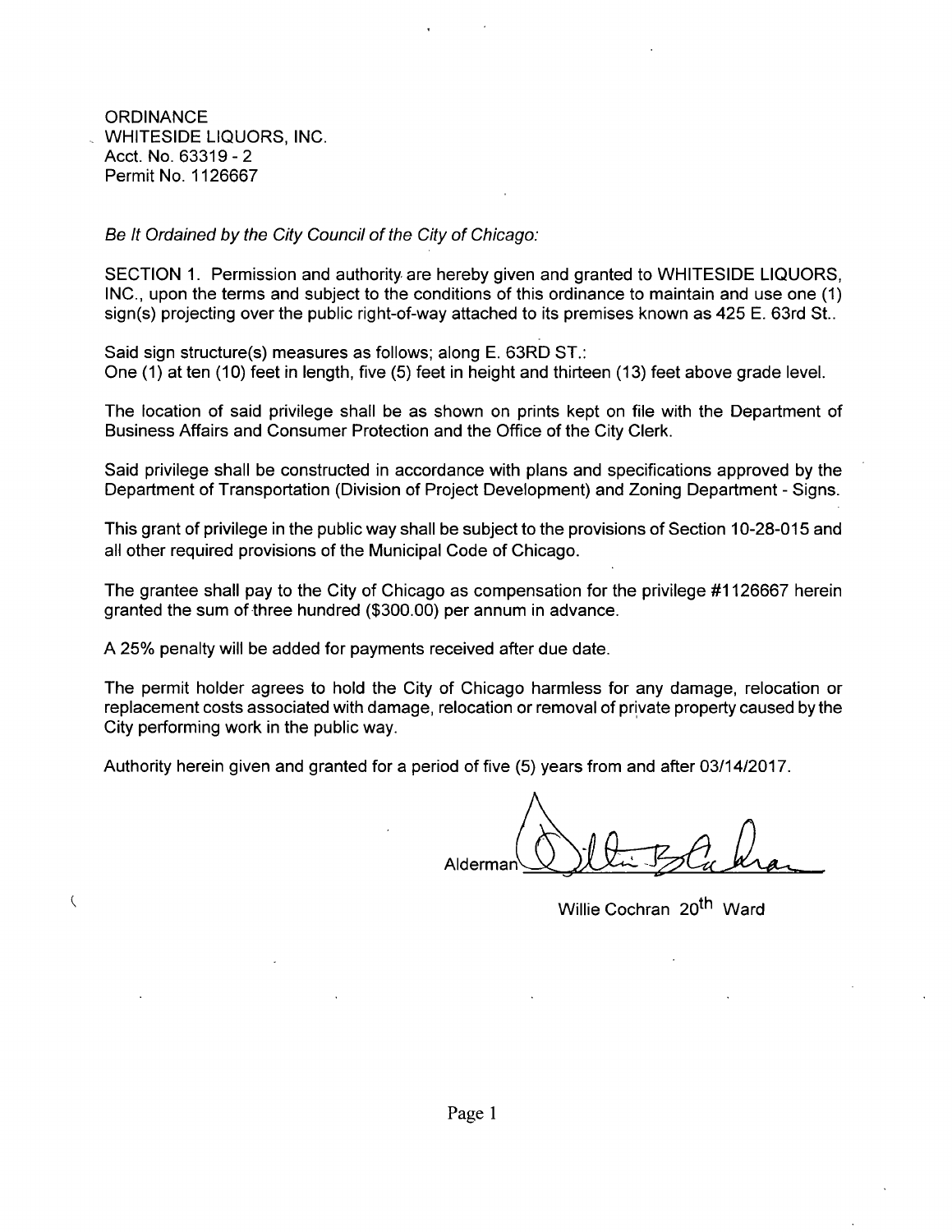

 $\ddot{\phantom{1}}$